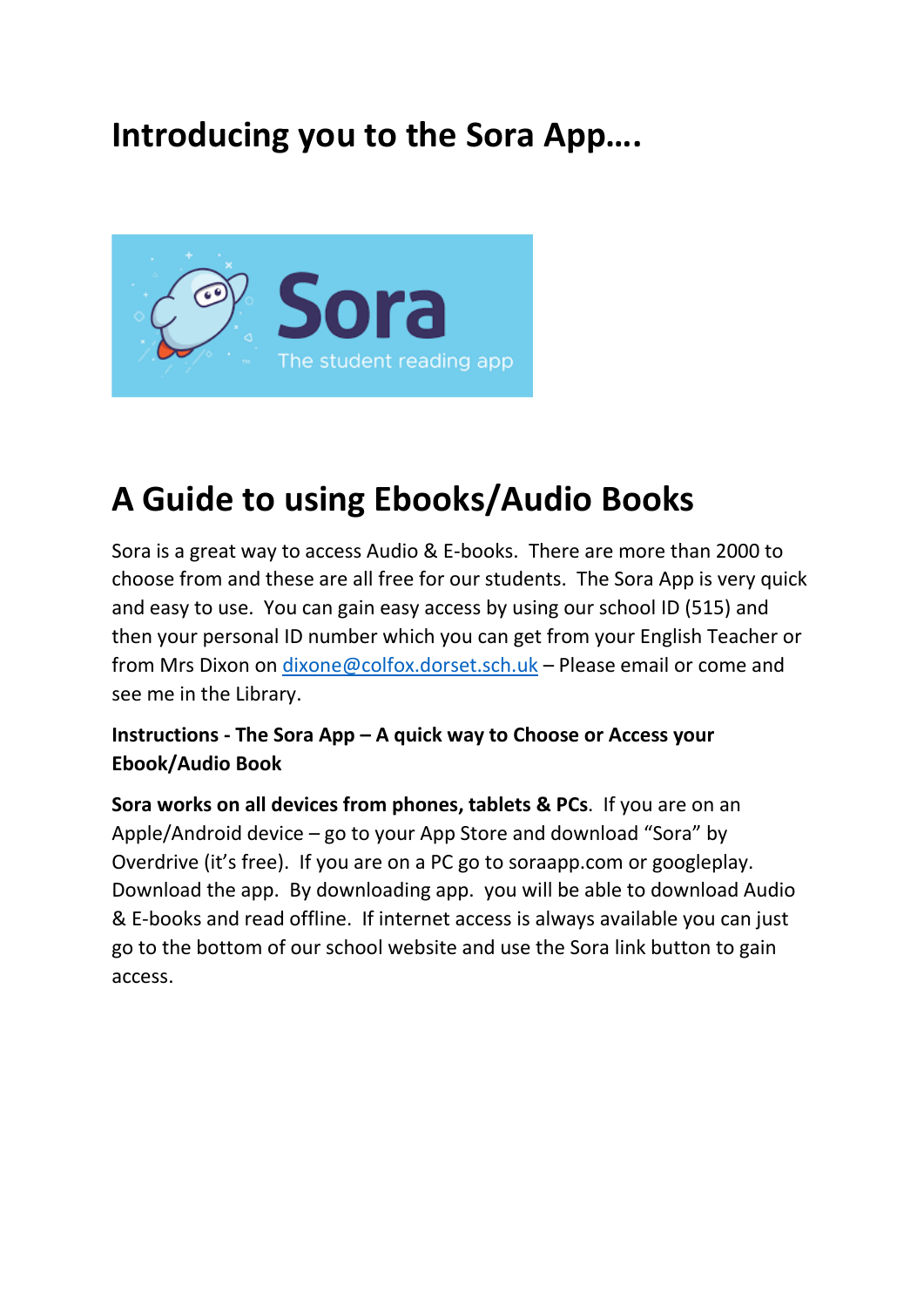## Open app.



Click on green link and search for **The Sir John Colfox Academy (515)** using down arrow.

| RC Reading Cloud: My Account X   RC Reading Cloud: Hamlet Over   X   @ Resource Page - Capita Read   X   > Sora, by OverDrive - Apps on X |                                                                        | Sora | $\ddot{}$<br>$\times$ | $\Box$                                      | $\times$ |
|-------------------------------------------------------------------------------------------------------------------------------------------|------------------------------------------------------------------------|------|-----------------------|---------------------------------------------|----------|
| ■ soraapp.com/welcome/login/202256<br>C<br>$\leftarrow$<br>⇧<br>$\rightarrow$                                                             |                                                                        |      |                       | $\boldsymbol{\Theta}$<br>$\oplus$<br>☆<br>凹 | ÷        |
| <b>ED</b> Free School Resour                                                                                                              |                                                                        |      |                       |                                             |          |
| $\langle$ Back                                                                                                                            |                                                                        |      |                       |                                             |          |
|                                                                                                                                           |                                                                        |      |                       |                                             |          |
|                                                                                                                                           | Sign into your school                                                  |      |                       |                                             |          |
|                                                                                                                                           | The Sir John Colfox Academy (515)<br>$\check{~}$                       |      |                       |                                             |          |
|                                                                                                                                           | <b>8</b> Barcode                                                       |      |                       |                                             |          |
|                                                                                                                                           | <b>Sign in</b>                                                         |      |                       |                                             |          |
|                                                                                                                                           |                                                                        |      |                       |                                             |          |
|                                                                                                                                           | OverDrive respects your privacy.<br>Read the OverDrive Privacy Policy. |      |                       |                                             |          |

To sign in you will need your personal library barcode. To get this you can either ask your English Teacher or email Mrs Dixon at